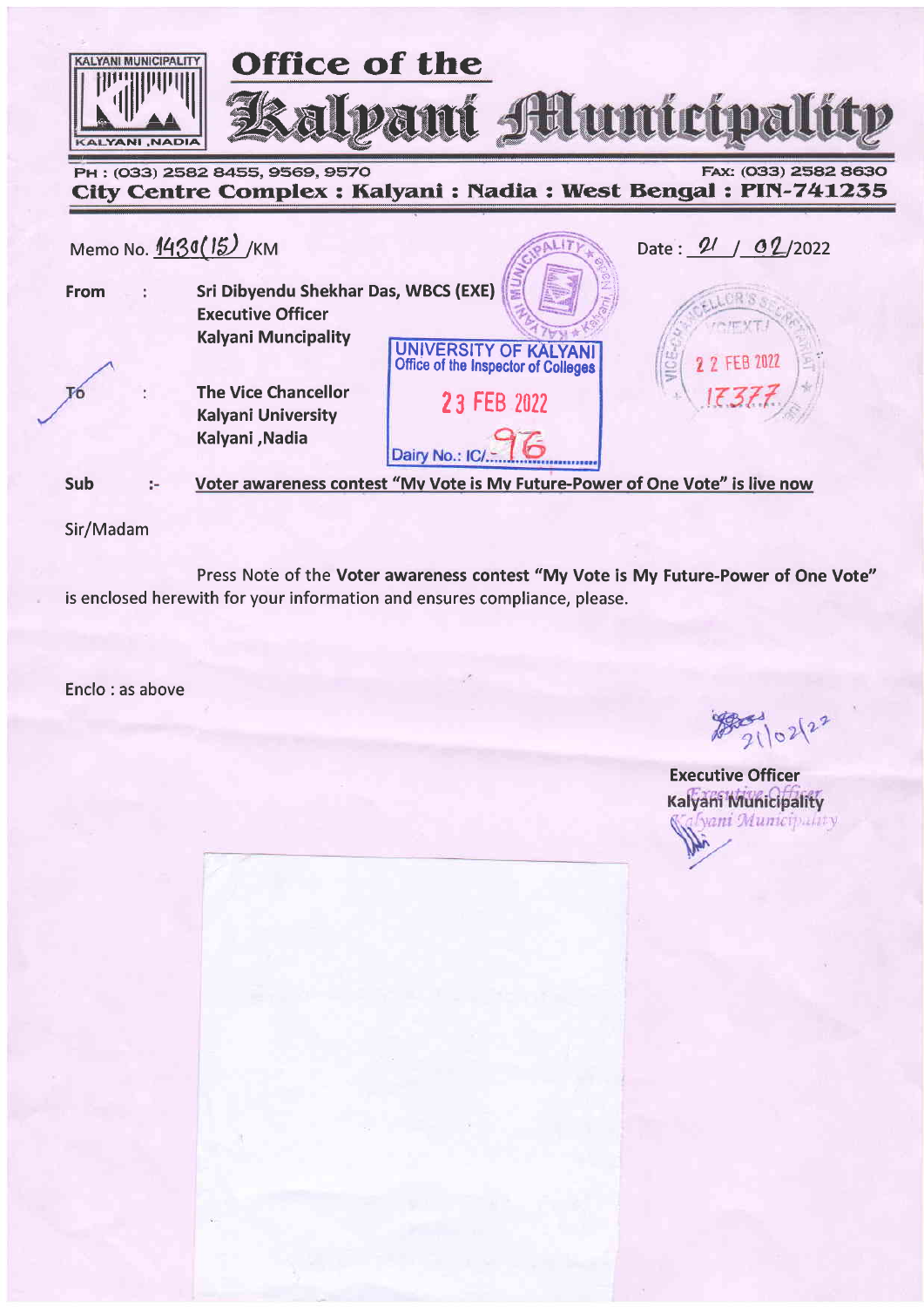# Press Note

# Office of The District Magistrote & District Election Officer, Nadiq ECI voter awareness contest - "My Vote is My Future- Powef of One Vote" is Live now

# The contest has five categories; Entries accepted till March 15, 2022 participate in the first National Voter Awareness Contest, win exciting cash prizes

The Election Commission of India on the occasion of National Voters' Day 2022 launched <sup>a</sup> national voter awareness contest- 'My Vote is my Future- Power of One Vote'to reiterate the importance of every vote through creative expression. The National Voter Awareness Contest by the Election Commission of India's SVEEP (Systematic Voters' Education and Electoral participation) programme taps into the talent and creativity of people, while also strengthening democracy through their active involvement. Accessible for all age groups, it aims at celebrating ideas and content curated on the theme of importance of every single vote in a democracy through crowdsourcing.

1. THEME: "My Vote is My Future: Power of One Vote "

 $k$  ,  $k$  -or  $\chi$ 

 $\alpha$ , Chat pass  $\lambda^{\nu}$ 



- 2. There are five categories of contest as part of the national level contest which includes a Quiz Contest, Slogan Contest, Song Contest, Video Making Contest and Poster Design Contest.
	- a. Quiz Contest: The Quiz Contest is to engage with inquisitive minds to gauge the awareness level of participants regarding the electoral process in the country. There will be 3 levels (Easy, Intermediate & Difficult) of the contest. All participants will receive e-certificate upon the completion of all three levels of the contest.
	- b. Slogan Contest: Participate in the contest and weave your words into a catchy slogan on the above theme to inspire others.
	- c. Song Contest: The Song Contest is aimed at harnessing the talent and potential of creative minds through the medium of a song in any form including Classical, Contemporary, Rap, etc. Participants can create and share original compositions on the above theme. Artists & singers may use any musical instrument of their choice. The song duration must not exceed 3 minutes.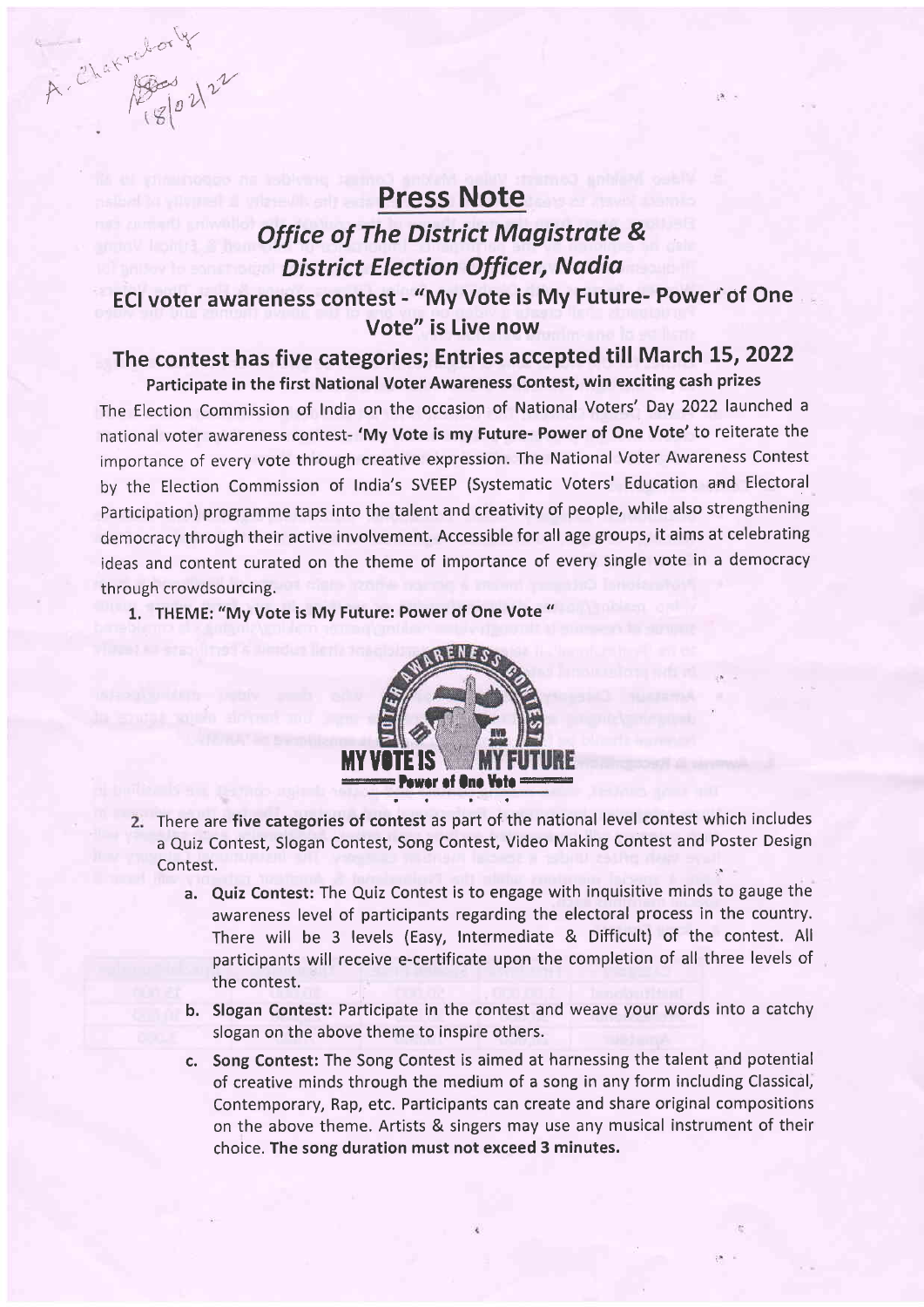d. Video Making Contest: Video Making Contest provides an opportunity to all camera lovers to create a video that celebrates the diversity & festivity of Indian Elections. Apart from the main theme of the contest, the following themes can also be explored by the participants: Importance of Informed & Ethical Voting (lnducement Free Voting) and Power of Vote: Depicting lmportance of voting for Women, Persons with Disabilities, Senior Citizens, Young & First Time Voters, Participants shall create a video on any one of the above themes and the video shall be of one-minute duration only,

Entries for the video, song & slogan contest can be given in any official language as per the Eighth Schedule of the Indian Constitution.

e. Poster Design Contest: This contest is for art and design enthusiasts who would create thought-provoking posters on the contest theme. Participants can submit a digital poster, sketch, or hand painted poster on the theme.

#### 3. Contest Categories

- Institutional Category means Educational Institutions/organizations such as schools, colleges, universities registered under relevant Central or State Government Act.
- Professional Category means a person whose main source of livelihood is from video making/poster designing/singing or working in any form where major source of revenue is through video making/poster making/singing - is considered to be 'Professional'. lf selected, the participant shall submit a certiflcate to testify in the professional category.
- . Amateur Category means a person who does video making/poster designing/singing as a hobby, for creative urge, but her/his major source of revenue should be from some other means is considered as 'Amateur'.

#### 4. Awards & Recognitions:

The song contest, video making contest and poster design contest are classified in three categories: Institutional, Professional and Amateur. The top three winners in each category will be awarded exciting cash prizes. Additionally, each category will have cash prizes under a special mention category. The Institutional Category will have 4 special mentions while the Professional & Amateur category will have <sup>3</sup> special mentions each.

a. Song Contest

| Category      | First Prize | <b>Second Prize</b> | <b>Third Prize</b> | <b>Special Mention</b> |
|---------------|-------------|---------------------|--------------------|------------------------|
| Institutional | 1,00,000    | 50,000              | 30,000             | 15,000                 |
| Professional  | 50,000      | 30,000              | 20,000             | 10,000                 |
| Amateur       | 20,000      | 10,000              | 7,500              | 3,000                  |

from the significant will be a state of the control of the control of the control of the control of the control of the control of the control of the control of the control of the control of the control of the control of th